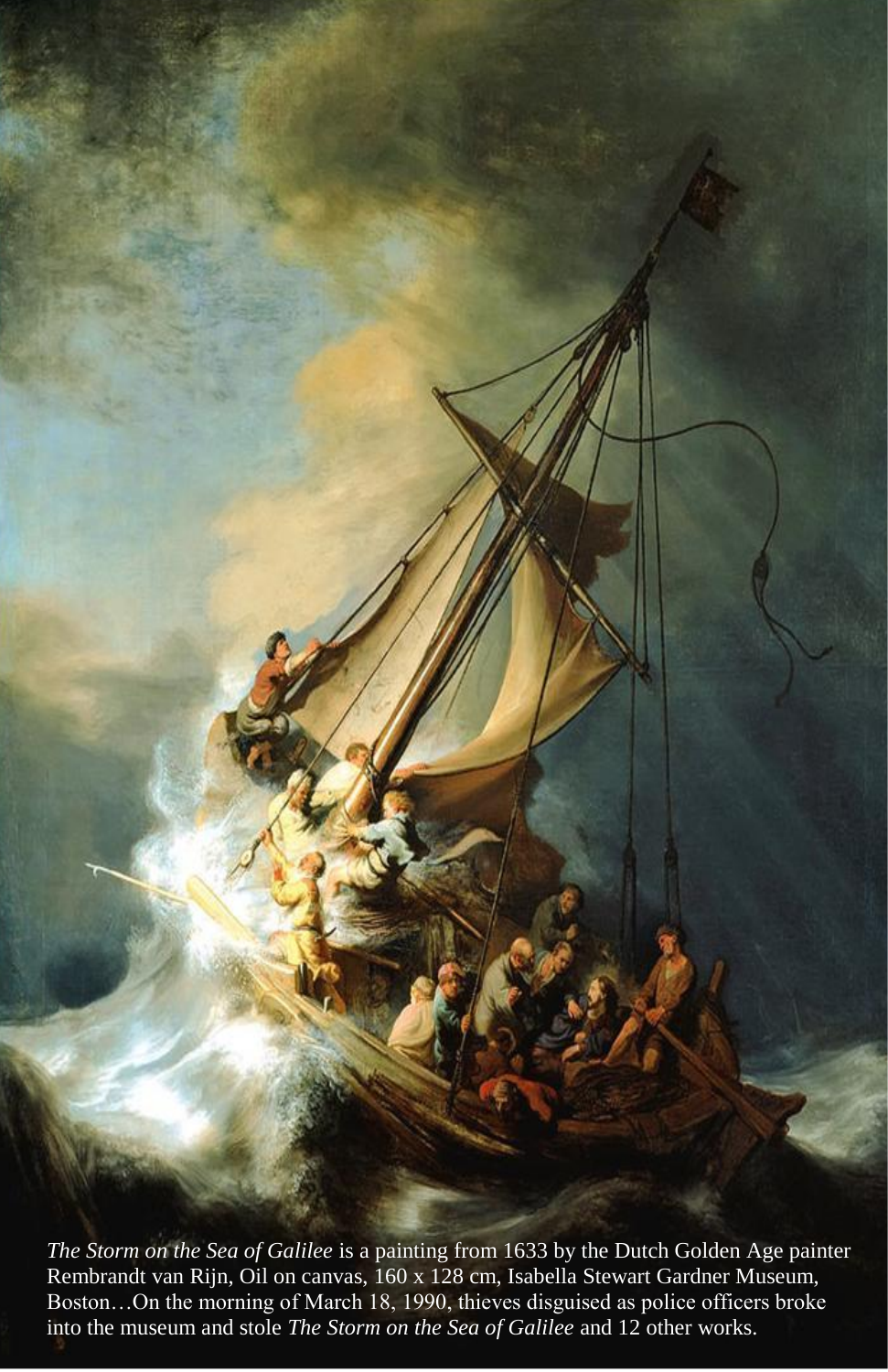

## Good Shepherd Lutheran Church & School

1611 E Main St., Watertown, WI 53094 (920)261-2570 A Stephen Ministry Congregation [www.goodshepherdwi.org](http://www.goodshepherdwi.org/)

Fifth Sunday after Pentecost June 24, 2018

## **"Which One Is You?"** *(Mark 4:38)* Rev. David K. Groth

"Teacher, do you not care that we are perishing?" (Mk 4:38).

**Every day, everywhere, by everyone… sharing the grace of the Good Shepherd.**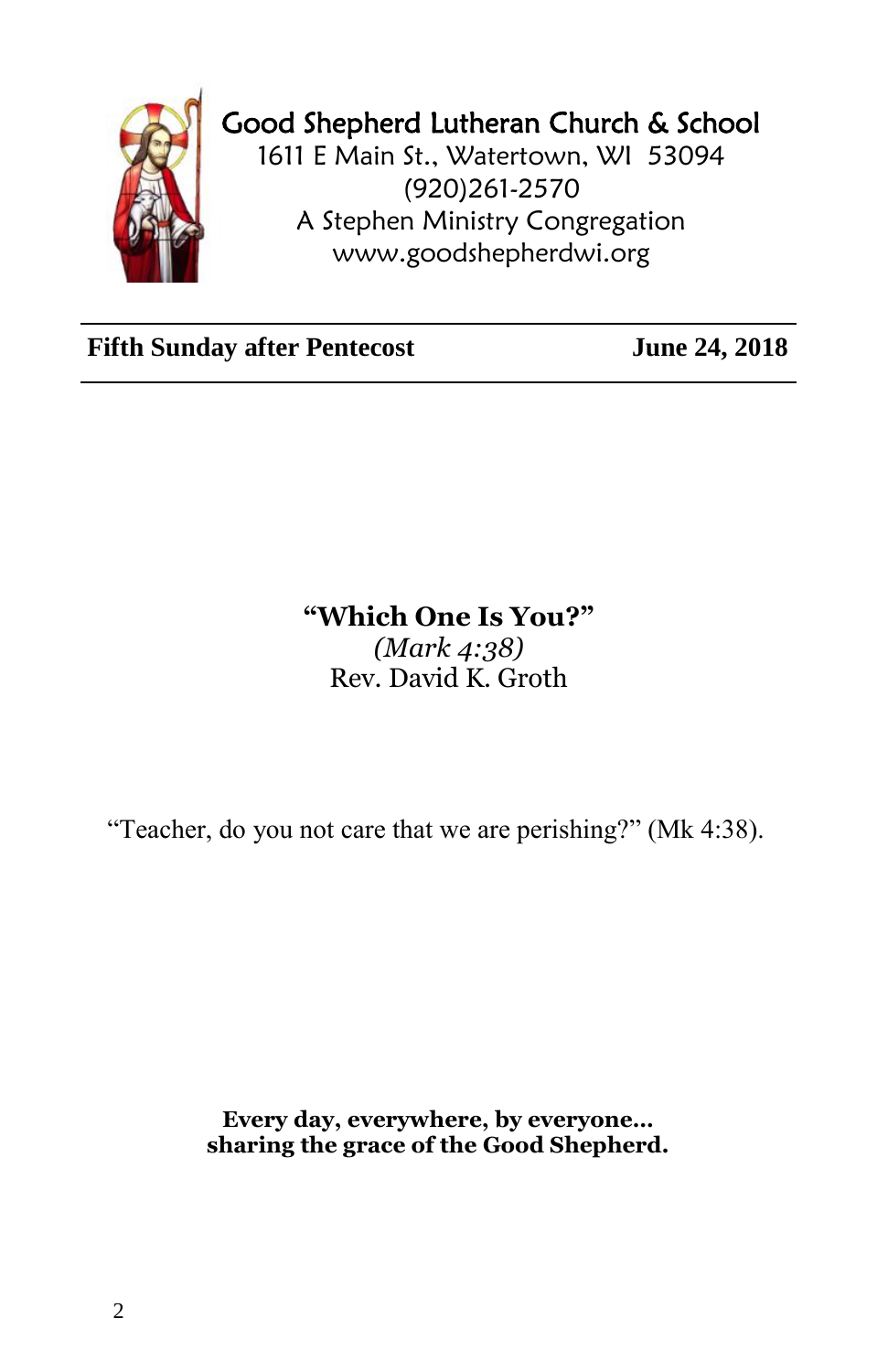**Collect:** Almighty God, through John the Baptist, the forerunner of Christ, You once proclaimed salvation. Now grant that we may know this salvation and serve You in holiness and righteousness all the days of our life; through our Lord Jesus Christ, Your Son, who lives and reigns with You and the Holy sp8irit, one God, now and forever. **Amen**

Crossing the sea at night had been his idea. If it can be avoided, no one in the ancient world likes to sail at night. Too much can go wrong, and darkness makes everything more difficult when it does go wrong. (Remember, they didn't have running lights.) Sure enough, just when they get out into the deep water, quote: "a great windstorm arose." Instantly the quiet lake was boiling and heaving and the waves were high and the swells made it very difficult to control the little vessel. Verse 37: "And the waves were breaking into the boat, so that the boat was already filling." Let's be clear. This boat is about to go down.

A boat in a storm is a busy place. Rembrandt captures this in his painting which is on the front cover of your bulletin. Up top, some of the disciples are working with the torn sails. Below them, one is holding on to a rope for dear life, bracing himself for the next wave. A few feet to his right is one who is just sitting there, his back to us. He seems either frozen in fear, or sadly resigned to his fate. Near him is a man leaning over the side, throwing up. One guy is straining hard at the tiller trying to point the boat into the waves. Jesus is in front of him. And in front of Jesus are two men leaning in, shouting at him. They're angry at Jesus. They're angry because Jesus isn't doing anything to help. He's not at the oars or the sails. He's not giving direction or encouragement. They're angry because he's actually been sleeping, underneath the stern platform, on a cushion, Mark carefully noted. How, with the wind and the waves and all that shouting is anybody's guess, but he's been sleeping. They've shaken him awake and are shouting at him. "Teacher, don't you care that we're perishing? How about a little help here!"

In the painting, each of the people with Jesus in the boat has their own reaction to the storm. It's something like the different roles people play in a crisis today; there's a wide variety of dysfunction! Some barely hang on, though they might lose their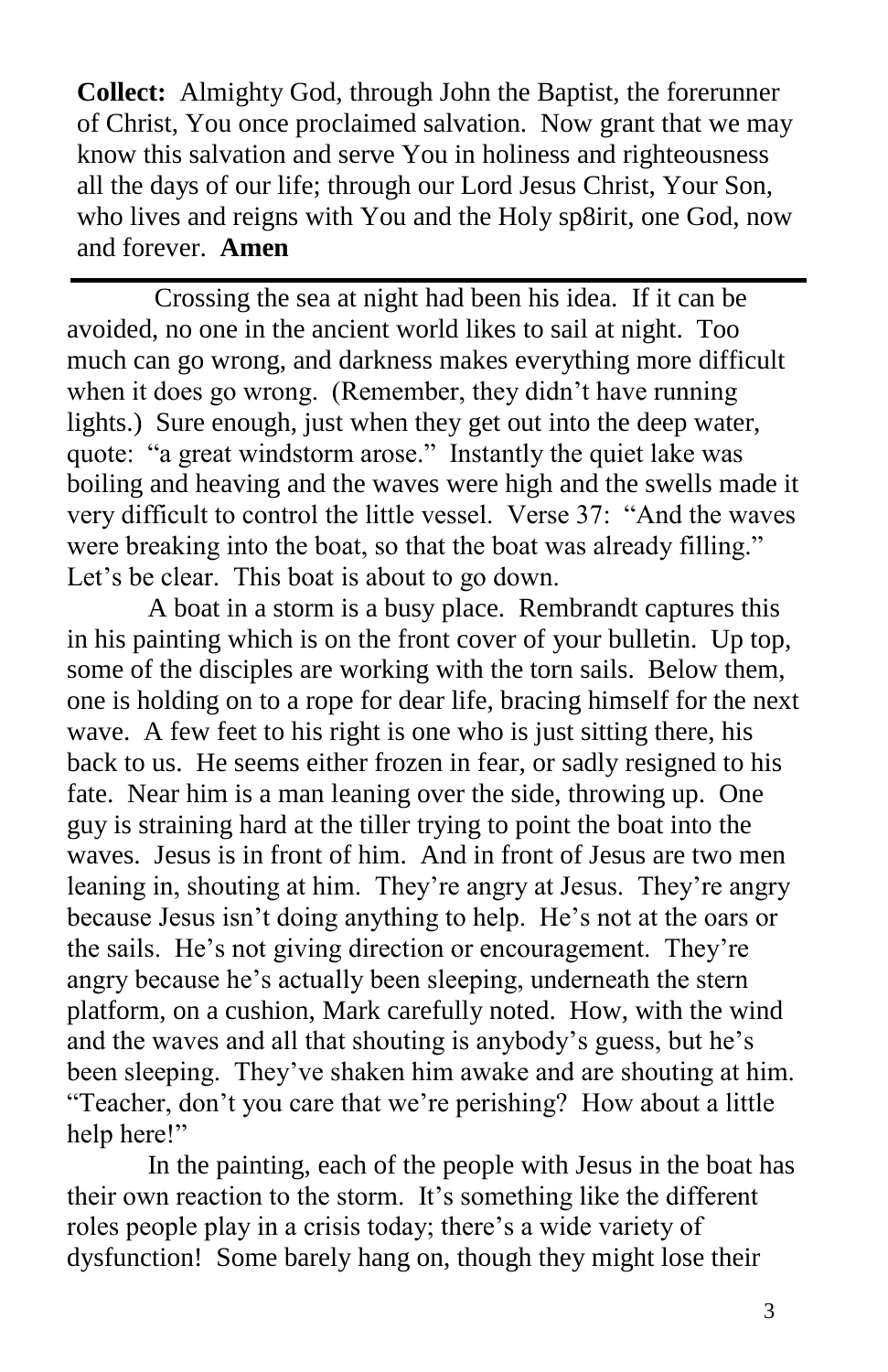grip at any moment. Others become frozen in fear, or sadly resigned to their fate. Some get sick to their stomachs. And, in a crisis, some always get angry at God. "Why won't you do something? Why are you allowing this to happen to me? I don't deserve this!"

 Notice, in the painting *no one* is looking at Jesus *except* the two that are angry at him. They're right in his face. "Don't you care that we're about to die?" But wait. There is one more, kneeling at Jesus' feet, looking at him with trust and reverence. I'm afraid you can't see him, in part because it's a copy that has been reduced in size and then sent through a Rizzo, and in part because Rembrandt has intentionally hidden him amidst the emotional turbulence of the other disciples. But if you look at photographs of the painting close-up, you'll see him there at Jesus' feet, worshiping him with trust and faith. He's the only disciple to get a little halo painted over his head, and you might be able to make out the halo near Jesus' feet. Rembrandt's message? In the great big storms of life, that's the time to pause, and renew your trust in Jesus. The storms of life are a good time to worship him, pray to him, even praise and thank him, because however bad it is, it could be worse. You could be without a Savior, without the hope of eternal life. It's the last thing that you'll want to do, but perhaps the first thing you should do is remember who you are and who he is. All the others in the boat had forgotten. One remembered.

Looking at that painting again, did anyone happen to count the number of people in the boat? In addition to the twelve disciples and Jesus, there is actually a thirteenth person in the boat? Who might that be? Take a look at the disciple looking at us in the blue tunic, holding on to a rope to balance himself. He's right next to the guy who's back is facing us. He looks vaguely familiar. He looks suspiciously like a young Rembrandt. Rembrandt sometimes painted himself into his works, and he seems to have done that here. It seems this disciple hasn't decided yet what his reaction to the storm will be. Will he scream? Will he too yell at Jesus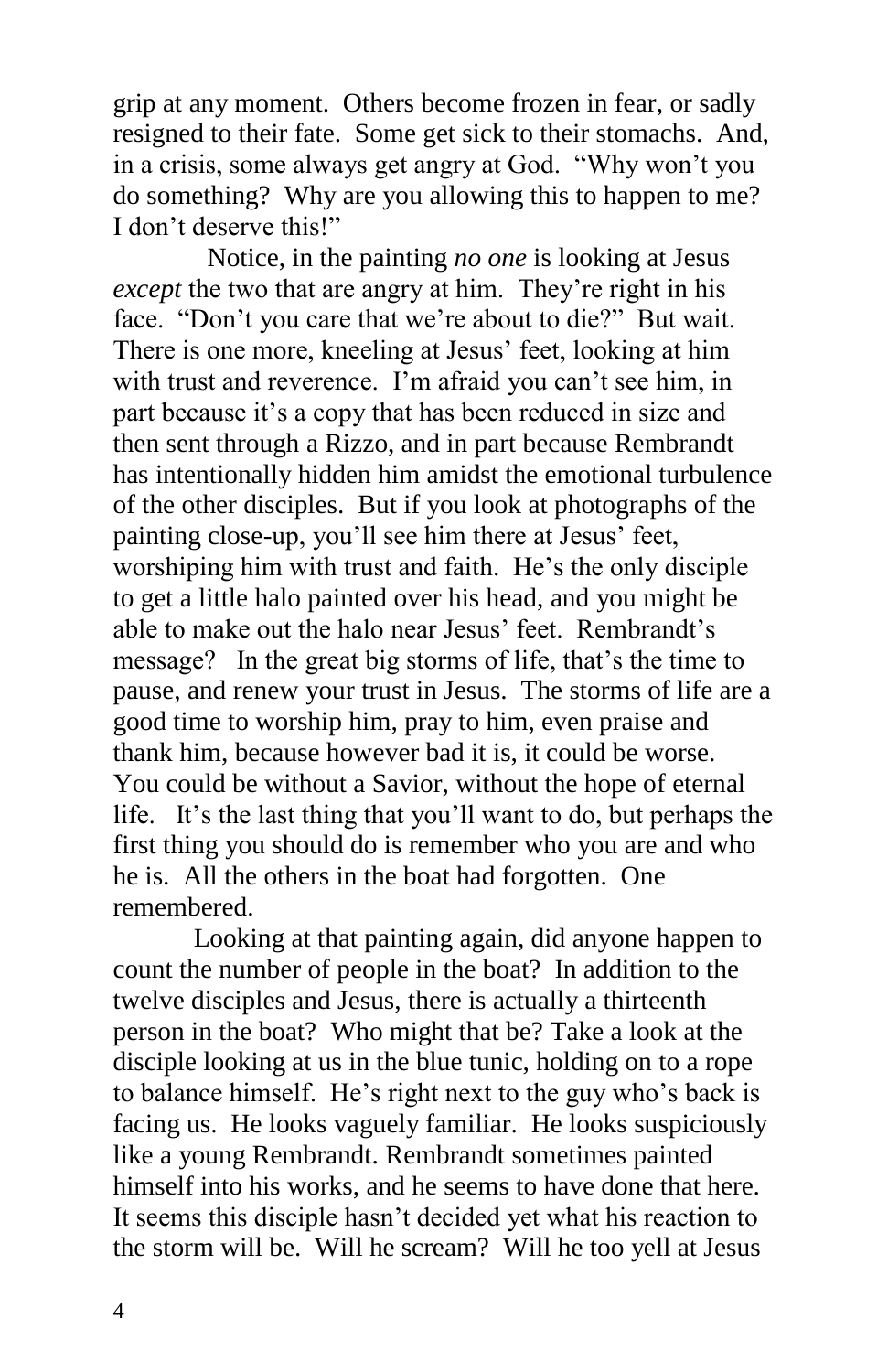in anger? Will he pray, praise and give thanks to the Lord? You see what Rembrandt is doing? He's inviting us to find ourselves in the Gospel. Bring your storm into this story, along with all your stress, your sin, your hurts, your hopes, your fears. And then consider your response.

What storm are you in? Is your marriage in trouble? Do you have a child who is old enough to know better? But if there are four good options and one bad, he'll always find the bad one and gravitate towards it. Are there big troubles at work? Or do you find yourself short of breath just walking in from the parking lot? Are you addicted to porn? Or to pain killers? Maybe your anger keeps causing trouble for you; it isolates you.

What personal storm are you in, and how are you dealing with it? Which character in Rembrandt's painting do you identify with? The one who's just holding on for dear life, but may soon lose his grip? The one who's sadly resigned to whatever fate awaits him? The one who's pulling for all his worth at the tiller, but not really able to change the course of the boat? The one who's just sick to his stomach about everything? The one who's angry at God?

Which character in the painting do you identify with? Which character do you want to identify with? (You don't get to be Jesus.) Might it be the unseen disciple with a faint little halo over his head? How will you go about becoming more like him? What changes do you need to make to get there? Whatever the storm, you don't have to go through it alone. Others, myself included, can help. The Stephen Ministers can help. Jesus can help.

You know what happens next in the story. Jesus gets up and addresses the wind and the waves and says, "Quiet! Be still!" Just three little words, but not even a raging sea can resist the Creator when he speaks like that. Before, the text said, "A great windstorm arose." Now the text says, "And there was a great calm." The difference? His word. The sea is now like glass, an instantaneous miracle. Then, turning to his disciples, Jesus asks them, "Why are you so afraid?"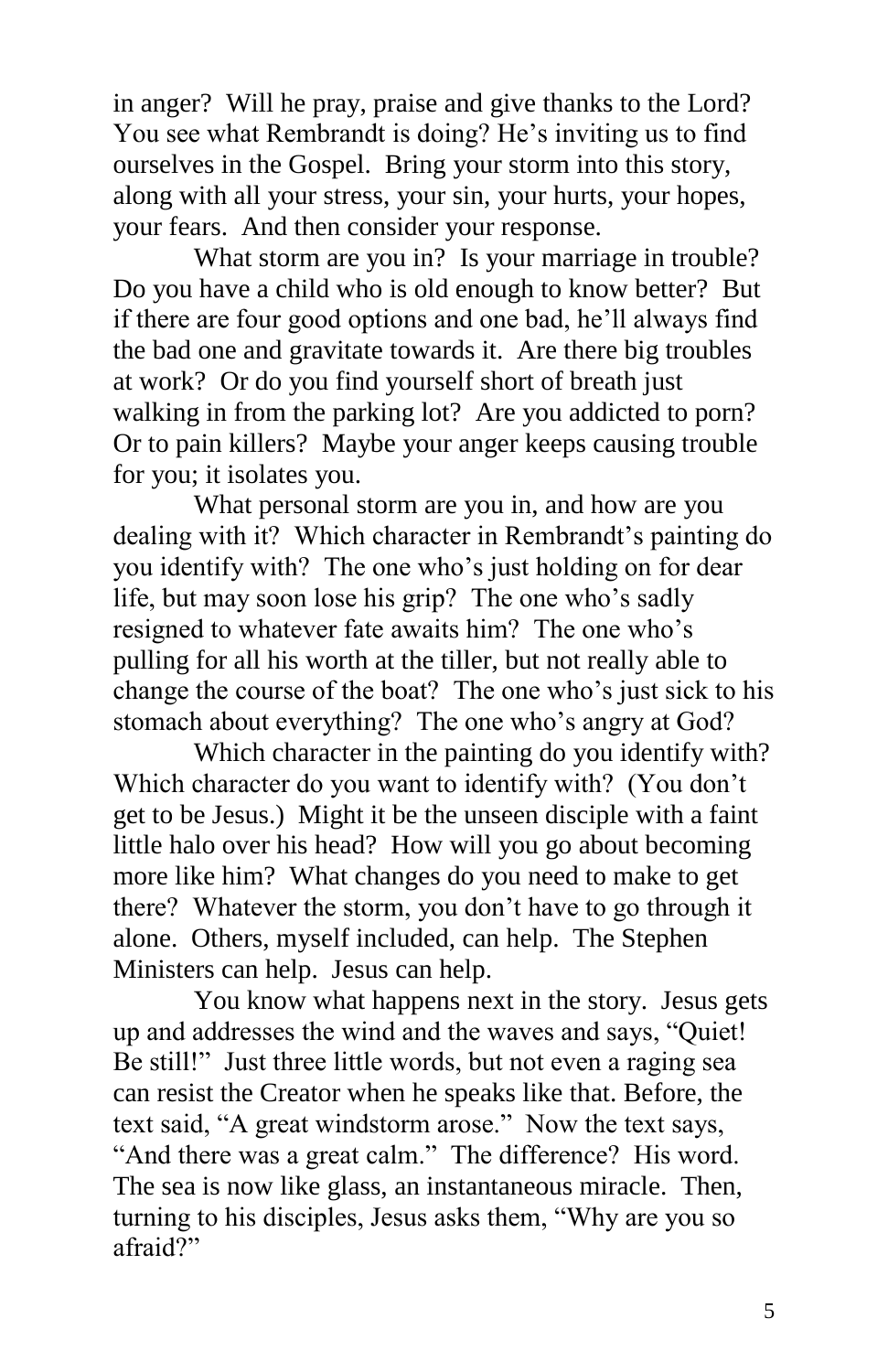They probably felt defensive. "Well we had good reason to be afraid! In case you didn't notice the boat was nearly swamped and we were about to go down!" Remember, some of these guys were fishermen. They knew enough about boats and storms and the Sea of Galilee to know when it was time to panic. They knew there were lots of boats resting on the bottom of the sea, along with whatever bits and pieces remained of their crews mixed in with the muck. Of course they were afraid! And yet he seems to think they should not have been frightened by the storm, or even by the prospect of death, the prospect of their bodies disintegrating into the muck. Then Jesus asked, "Have you still no faith?" The disciples thought they had faith, but it wasn't anything like he wanted it to be. (Makes me wonder what he would say of my faith, and yours.)

That's one of Mark's on-going themes, the slowness of the disciples to grasp the true nature of Jesus and his ministry. They had been following him, listening to him. They had seen his miracles. But they were so slow, so resistant to internalize his teaching. They do not yet understand or accept this man is none other than God's Son, their Savior. Notice, the wind and the waves show a greater recognition of his divine power than do the disciples. In the Bible, the brute forces of nature always obey the Lord's commands better than his people. Nonetheless, the Lord continues to love and care for us, despite our dullness and doubts and disobedience.

So the disciples still have lots to learn, but they made some progress that night. They learned some things about themselves and about him that night that they didn't know before, namely that they could trust him, trust him with their lives . . . *and* with their deaths. They learned that in spite of anything that would rage against them, with him they were safe ultimately. And they learned they could rely on his presence. After all, Jesus is in the boat and in the storm with them! The rain is pelting down on him too. His feet and legs are also submerged in the cold water rushing into the boat. He's also being tossed about in the storm. This is the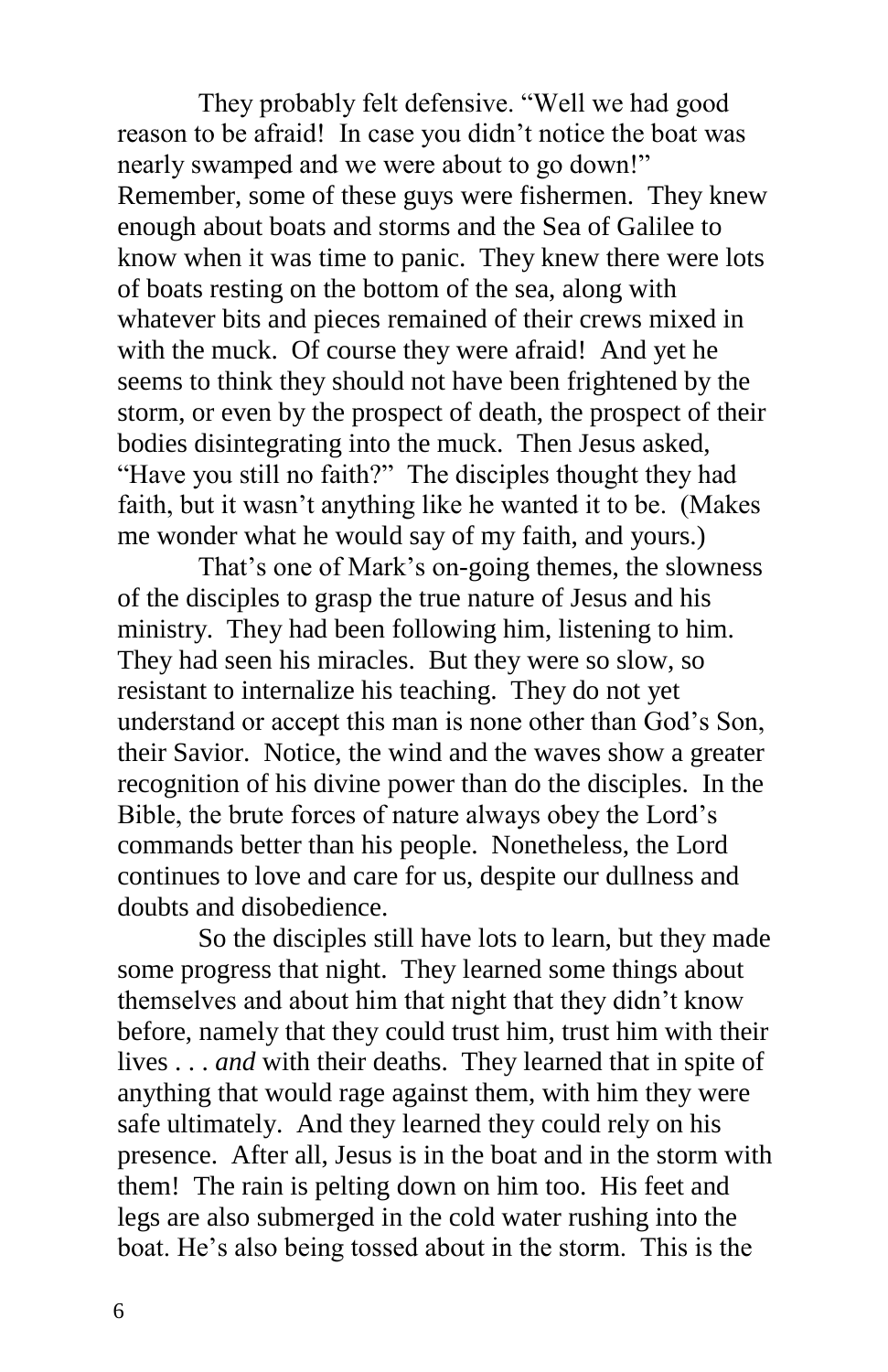hidden miracle in this Gospel story. The Son of the living God is in the boat *with you*! He's in the storm *with you*! Whatever storm it is, however frightening or foul, he's near. Immanuel!

The Christian faith teaches we have a God who doesn't care for us from a distance, a calm corner of heaven, but a God who is with us wherever we are, even in the dark storm.

Did you notice how Rembrandt points us to this ultimate hope? Look at the cross in the painting, pointing at the corners and centered, because the cross is central to our understanding of who Jesus is, and what he came to do. Because of him, and his death, when we die it does not end in oblivion, but in communion; not in black nothingness, but in the bright light; not in the silky muck of the sea bed, but in the highest, brightest heights of the heavens. "The punishment that brought us peace was upon him and by his wounds we are healed" (Is. 53:5)

That's the one who's in the boat with us, the one who goes to the cross to defeat darkness and death for us. That's the one who will call *us* out of the grave with that authoritative voice that calmed the storm. That's the one who leads us through this earthly life and reunites us one day with glorified bodies and with all the saints of heaven.

St. Francis wrote, "All my life thou hast been at the helm, though very secretly." Can't you say that too? Can't you see how God has been leading you? Can't you see that you've not been drifting randomly through space, but that he's been with you, gently, almost imperceptibly guiding you, like a Shepherd walking with you?

I love what Martin Luther wrote about this text: "If you want to go abroad with Christ, bad weather will not fail to come, and Christ will want to sleep [again]. Then we really feel the temptation. But if He were not sleeping and were to calm the bad weather [too] soon, we would never find out what it means to be a Christian, [to walk by faith and not by sight] and I suppose, would think . . . that we were helping ourselves by our own power. Here, however,